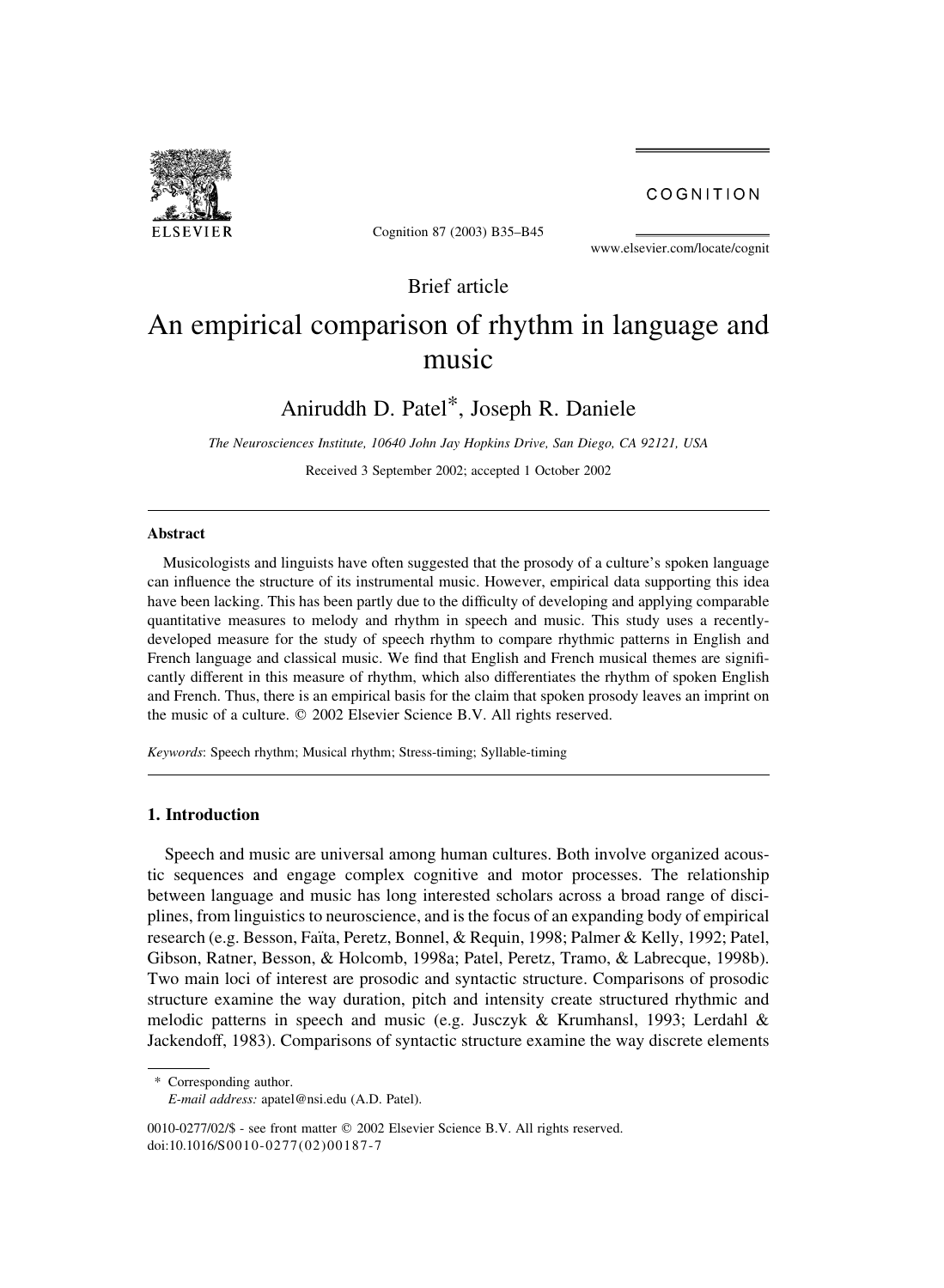combine in hierarchical fashion to form coherent sequences in the two domains (Patel, 1998; Swain, 1997). The current study is concerned with a prosodic comparison of language and music.

A number of musicologists and linguists have claimed that the prosody of a composer's native language can influence the structure of his or her instrumental music (e.g. Abraham, 1974; Wenk, 1987). However, to date no satisfactory empirical evidence exists to support this claim. This lack of evidence reflects the fact that it has been difficult to meet all of the criteria necessary for testing this idea. First, a measure is needed to quantify prosodic structure in one or more languages. Second, this same measure needs to be applicable to music so that language and music can be compared in a common framework. Third, samples of speech and music must be broad enough to ensure that the phenomena are not idiosyncratic to particular speakers or composers. A primary goal of this study is to meet all of these requirements.

We pursue the hypothesis that music reflects linguistic prosody by focusing on speech and music from two countries with very different language rhythms: Britain and France. Linguistic "rhythm" refers to the way languages are organized in time. British English and standard French are widely acknowledged by linguists to have very different rhythmic organization, representing "stress-timed" and "syllable-timed" languages, respectively (Abercrombie, 1967; Pike, 1945). It has been hypothesized that stress-timed languages have equal duration between stresses, while syllable-timed languages show equal duration between syllable onsets. Empirical research fails to support this hypothesis, leading one researcher to lament that "one is obliged to conclude that the basis for the distinction [between linguistic rhythm classes] is auditory and subjective…" (Roach, 1982). However, recent phonetic work has demonstrated that there are indeed quantitative rhythmic differences between stress- and syllable-timed languages. This work has set aside the idea of isochrony and has focused instead on the durational patterning of vocalic and intervocalic intervals in speech (Grabe & Low, 2002; Low, Grabe, & Nolan, 2000; Ramus, Nespor, & Mehler, 1999).<sup>1</sup> One basic intuition behind this work is that stress-timed languages show a greater degree of vowel reduction than syllable-timed languages (Dauer, 1983, 1987; Nespor, 1990), suggesting that the variability of vowel duration should be greater in stress- vs. syllable-timed languages (Grabe & Low, 2002). Another idea is that stress-timed languages tend to permit complex syllables (e.g. the English word "strengths" is CCCVCCC), and thus may have greater durational variability in consonant sequences than syllable-timed languages (Ramus et al., 1999).

These ideas have been borne out in empirical research. Ramus et al. (1999) have shown that the durational variability of consonantal intervals is greater in stress-timed languages such as British English and Dutch than in syllable-timed languages such as Spanish, French, and Italian. Grabe and Low (2002) have recently found that vocalic duration is more variable in British English, Dutch, and German (another stress-timed language) than in French and Spanish. With regard to the latter finding, it is known that listeners are

<sup>1</sup> "Vocalic intervals are vowels and sequences of consecutive vowels, regardless of whether they belong to the same syllable (or word, for that matter) or not. Similarly, inter-vocalic or consonantal intervals are made up of consonants and sequences of consecutive consonants." (Ramus, 2002). For details of measurement criteria, see Ramus et al. (1999).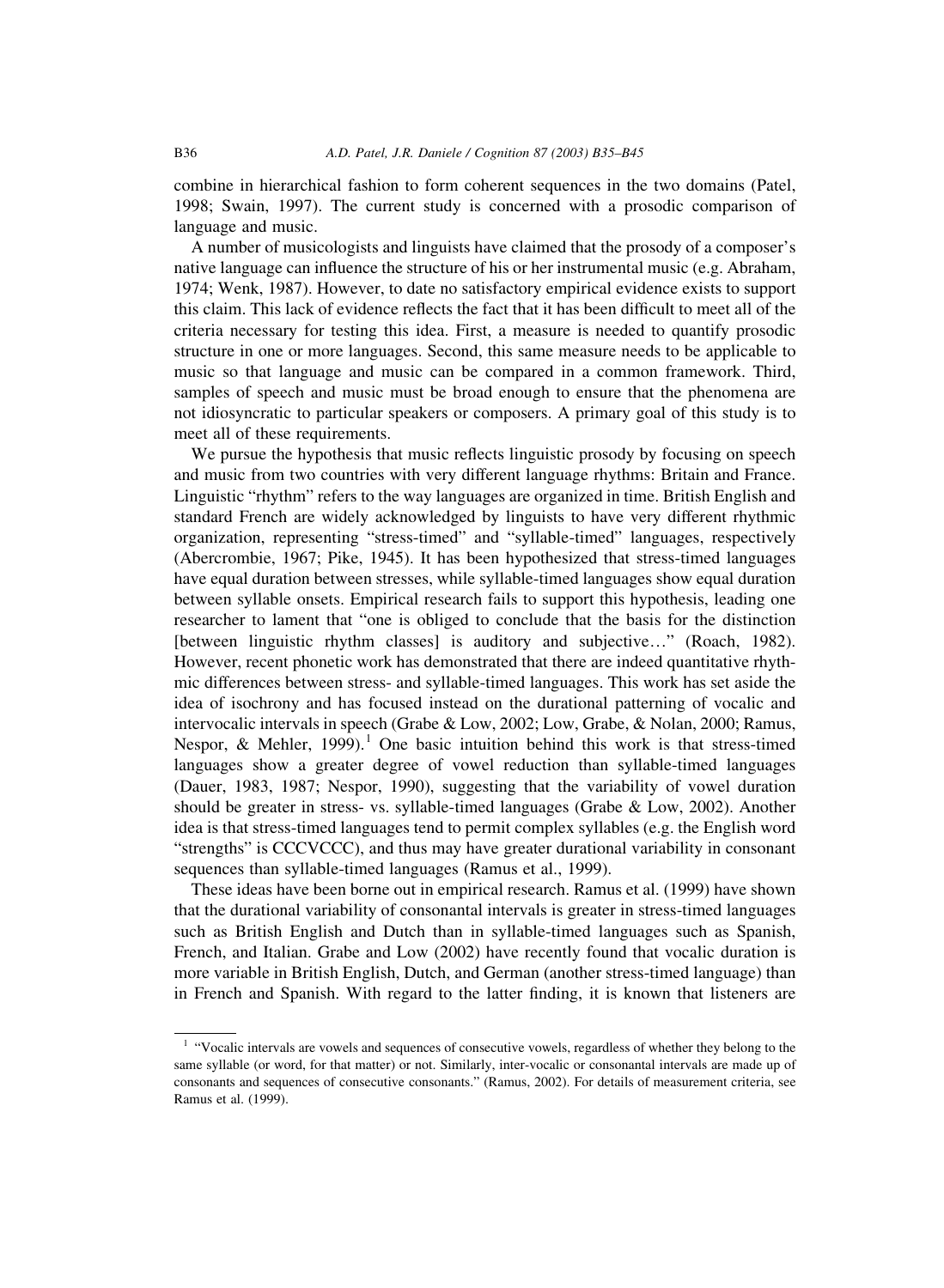sensitive to the patterning of vowel duration in speech (i.e. this factor plays a role in judgments of the naturalness of synthetic speech; Carlson, Granström, & Klatt, 1979). Thus, the temporal patterning of vowels is likely to be one factor contributing to the rhythmic feel of a language.

The measure of durational variability used by Grabe and Low is particularly interesting with regard to speech–music comparisons. This is the "normalized Pairwise Variability Index" (nPVI), defined as:

 $\mathbf{I}$ 

$$
nPVI = \frac{100}{m-1} \times \sum_{k=1}^{m-1} \left| \frac{d_k - d_{k+1}}{d_k + d_{k+1}} \right|
$$

 $\mathbf{I}$ 

where m is the number of vocalic intervals in an utterance and  $d_k$  is the duration of the kth interval. Two aspects of this measure make it appealing for use with music. First, the nPVI a is purely relative measure of variability, i.e. the durational difference between each pair of intervals is measured *relative to* the average length of the pair. This normalization (which was originally introduced to control for fluctuations in speech rate) makes the nPVI a dimensionless quantity which an be applied to both language and music.<sup>2</sup> Second, the nPVI has been applied to vowels. Vowels form the core of syllables, which can in turn be compared to musical tones (i.e. in setting words to music it is quite common for each note to be assigned to one syllable). Our strategy, then, was to apply the nPVI to tone sequences from British and French instrumental music to determine if differences emerged which reflected the rhythmic differences between British English and French speech.

# 2. Methods

# 2.1. Background: rhythmic differences between British English and standard French speech

nPVI values for the variability of vocalic durations in English and French were obtained from a recent study by Ramus (2002) based on 20 utterances per language generated by four individuals per language speaking five sentences each (cf. Nazzi, Bertoncini, & Mehler, 1998; Ramus et al., 1999).<sup>3</sup> The sentences consisted of short, news-like utterances read in a declarative tone of voice, and matched for number of syllables (15–19) and duration (about 3 s, see Table 1). The values obtained by Ramus are shown in Fig. 1. As can be seen from the figure, the nPVI for British English is greater than for French (means of 66.99 vs. 49.27, respectively). The difference is highly significant (Mann–Whitney Utest,  $U = 66$ ,  $P < 0.001$ ).

 $2$  Like the standard deviation, the nPVI measures variability in a set of observations. However, the nPVI focuses on variation between successive intervals, making it sensitive to the order of observations (cf. Low et al., 2000). This feature is unlikely to be crucial to the results of this study: other normalized measures of variability (e.g. the coefficient of variation) would likely lead to similar results.

<sup>&</sup>lt;sup>3</sup> Ramus' database is currently the largest published set of nPVI values for British English and French.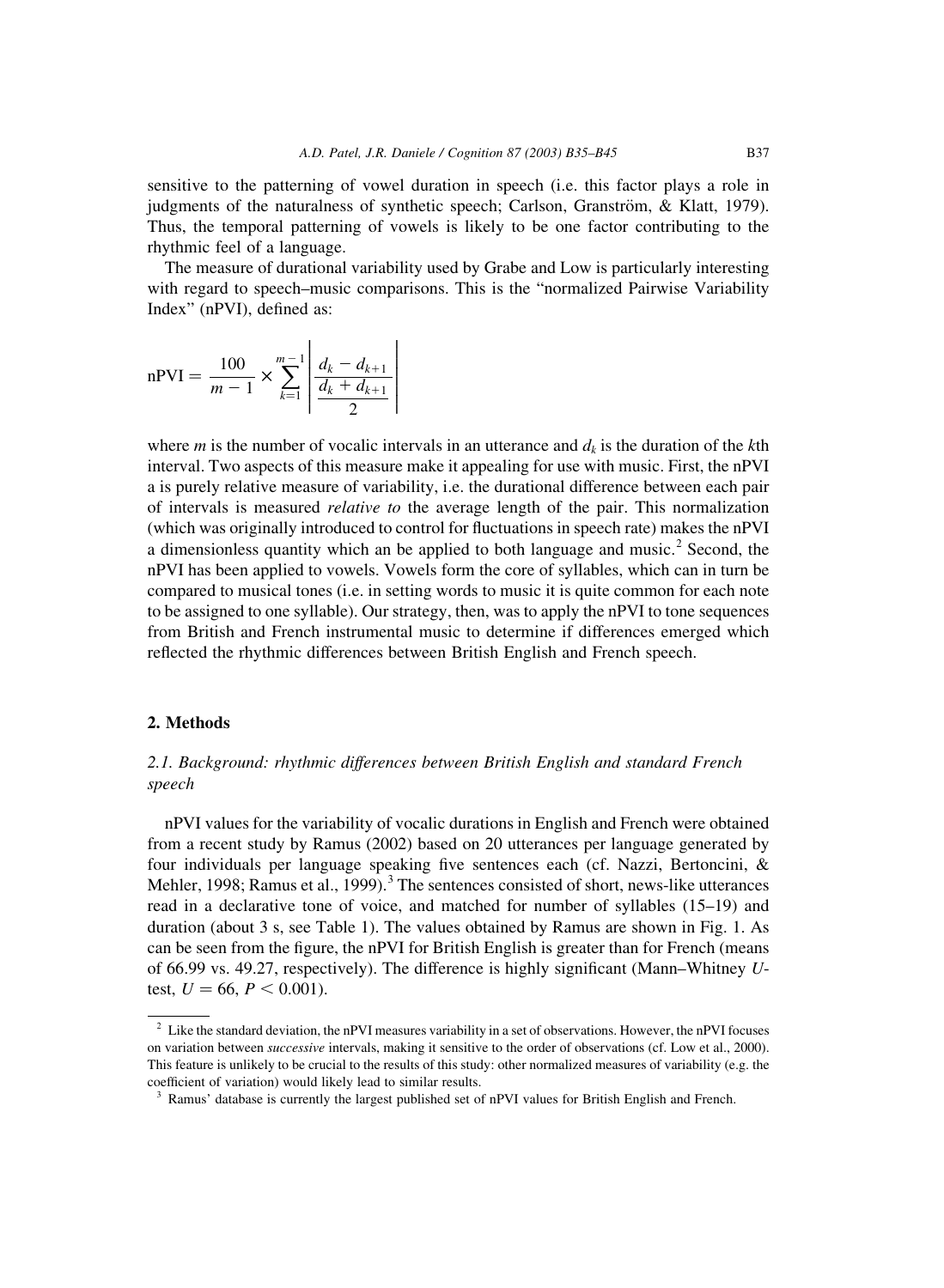#### Table 1

Examples of sentences used to compute linguistic nPVI values (from Ramus, 2002)

#### English:

- The local train left the station more than five minutes ago.
- The last concert given at the opera was a tremendous success.
- $\bullet$  The city council has decided to renovate the medieval center.

#### French:

- Les parents se sont approchés de l'enfant sans faire de bruit.
- Ils ont appris l'évènement au journal télévisé de huit heures.
- Le ministère de la culture a augmenté le nombre de ces subventions.

#### 2.2. Choosing musical materials

Our source of musical material was a standard reference work in musicology, A Dictionary of Musical Themes, 2nd Edition (Barlow & Morgenstern, 1983), which focuses on the instrumental music of Western European composers. In choosing composers to include in our study, we were guided by two factors. First, the composers had to be from a relatively recent musical era, since measurements of speech prosody are based on contemporary speech, and languages are known to change over historical time in terms of sound structure. Second, the composers must have been native speakers of British English or French, who lived and worked in England or France. Using these guidelines, we examined all English and French composers from Barlow and Morgenstern who were born in the 1800s and died in the 1900s, and who had at least five musical themes in the dictionary which were eligible for inclusion in the study (see Section 2.3 for inclusion criteria). We chose composers who spanned the turn of the century because this is a time noted by musicologists as an important era for "musical nationalism", i.e. the development of national



Fig. 1. Linguistic nPVI values for sentences in British English and standard French, from Ramus (2002) (English: mean = 66.99, SE = 2.89,  $n = 20$ ; French: mean = 49.27, SE = 2.78,  $n = 20$ ).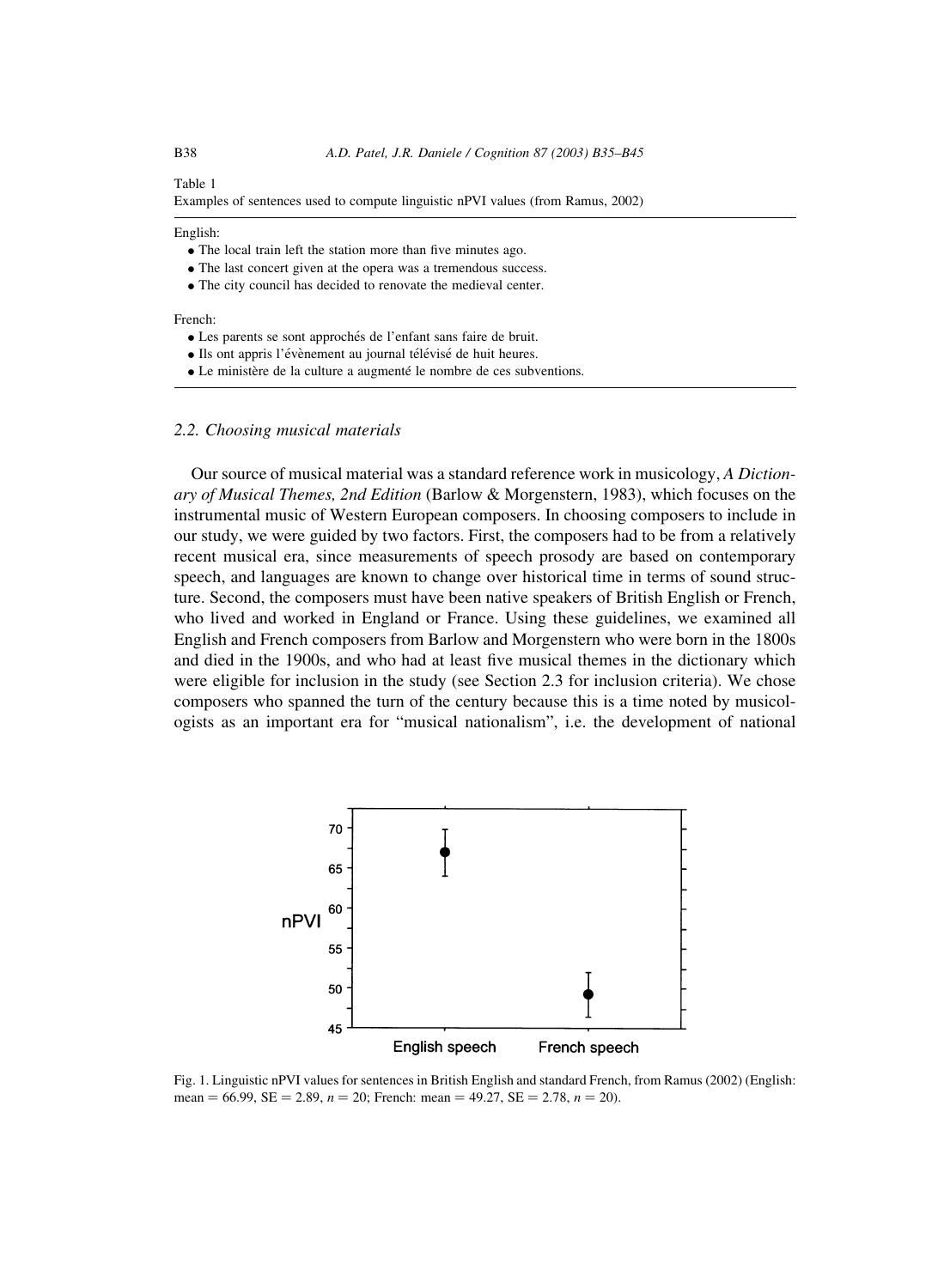|                        | Dates lived | # Themes | Example source               |
|------------------------|-------------|----------|------------------------------|
| English composers      |             |          |                              |
| Arnold Bax             | 1883-1953   | 9        | Sonata, Viola & Piano        |
| Frederick Delius       | 1862-1934   | 20       | Concerto, Violin & Orchestra |
| <b>Edward Elgar</b>    | 1857-1934   | 41       | Concerto in B minor          |
| <b>Gustav Holst</b>    | 1874-1934   | 18       | The Planets                  |
| John Ireland           | 1879-1962   | 11       | Sonata in G Minor            |
| Ralph Vaughan Williams | 1872-1958   | 38       | A London Symphony            |
| French composers       |             |          |                              |
| Claude Debussy         | 1862-1918   | 47       | Les Parfums de La Nuit       |
| Vincent D'Indy         | 1851-1931   | 12       | Le Camp de Wallenstein       |
| Gabriel Fauré          | 1845-1924   | 25       | Quartet in C minor           |
| Arthur Honegger        | 1892-1955   | 8        | Pastorale D'Été, Orchestra   |
| Jacques Ibert          | 1890-1962   | 12       | Concerto, Alto Sax           |
| Darius Milhaud         | 1892-1974   | 7        | Pastorale for Ob., Cl., Bsn. |
| Francis Poulenc        | 1899-1963   | 5        | Toccato, Piano               |
| Maurice Ravel          | 1875-1937   | 18       | Introd. & Allegro.           |
| Albert Roussel         | 1869-1937   | 11       | Symphony No. 3 in G minor    |
| Camille Saint-Saëns    | 1835-1921   | 36       | Concerto No. 3 in B minor    |

| Table 2                          |  |
|----------------------------------|--|
| Composers examined in this study |  |

styles, in which speech prosody has been thought to play a role. Based on our criteria, six English and ten French composers were included in the study (Table 2).

#### 2.3. Criteria for inclusion of musical themes

Since our analysis focused on instrumental music (i.e. music written for instruments, not for the voice), we excluded themes from pieces with "song" or similar terms in the title (i.e. barcarole, chanson, chant, choral, chorale, and serenade). Also, since we focused on rhythm, we were careful to exclude pieces whose titles indicated that they had an external rhythmic agenda (i.e. stylized dances such as waltzes, gigues, and gavottes, as well as marches). We also excluded pieces whose titles suggested that the composer was consciously striving for a special style (i.e. children's music, "exotic" music of a foreign land or culture, or music styled on the work of another composer). Finally, we required that each theme have at least 12 notes and no internal pauses/rests (to provide a good sample for nPVI calculation), and not have any grace notes or fermatas (musical markings which introduce durational uncertainties). A total of 137 English musical themes and 181 French musical themes passed these criteria.

## 2.4. Measurement of musical nPVI values

nPVI values were computed directly from music notation (Fig. 2). To compute the nPVI for a given theme, the first note was arbitrarily given a duration of 1, and the durations of remaining notes were expressed as multiples or fractions of the first note. This string of values was then entered into the nPVI equation. Since the nPVI is a relative measure of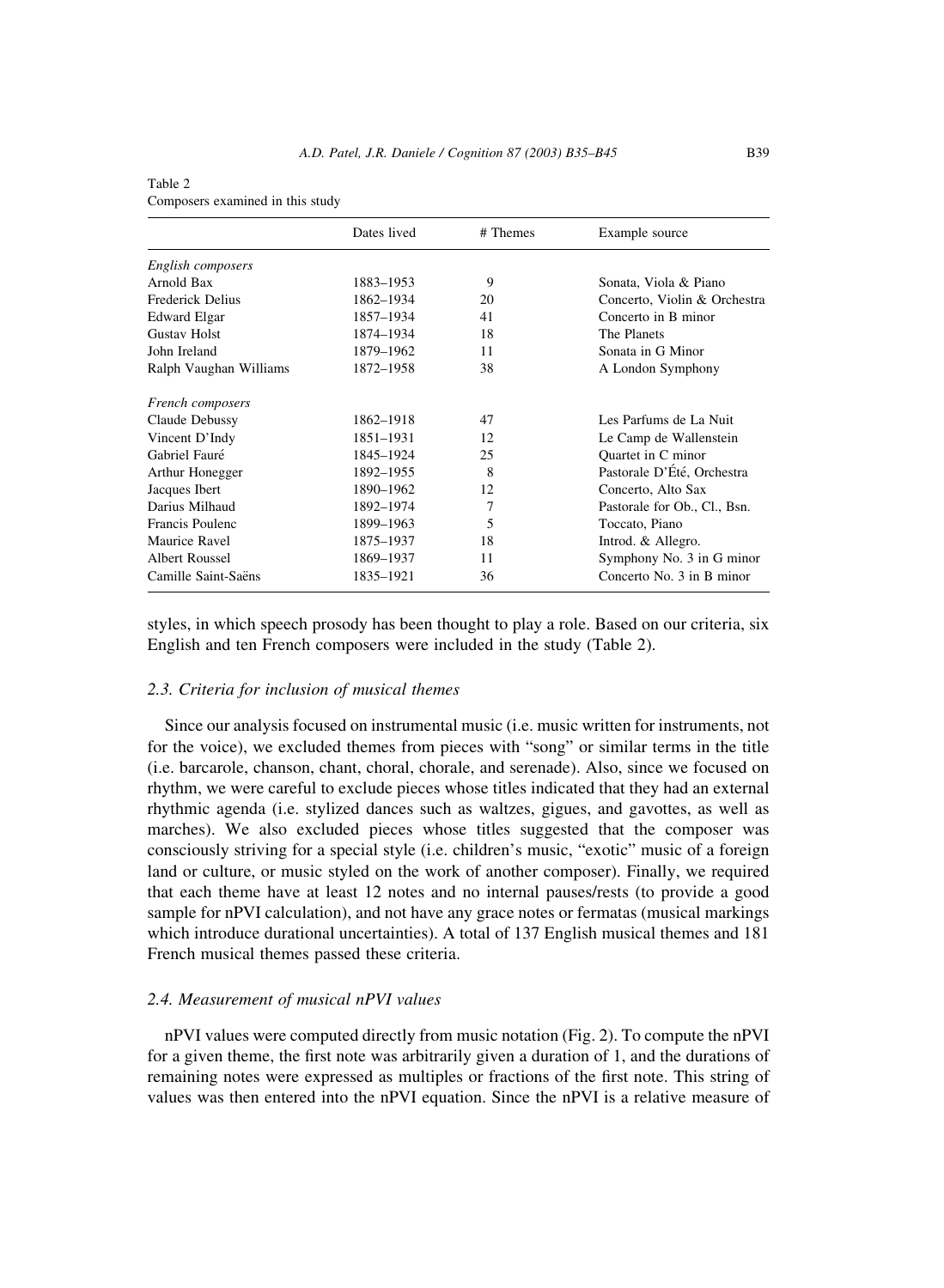variability, the same nPVI value is obtained by any scheme which preserves the relative durations of notes.<sup>4</sup>

Initially it might seem objectionable to measure musical nPVI values from scores rather than from performed music, especially since linguistic nPVI values are (necessarily) based on acoustic measurements. However, measurement of actual musical performances raises a number of questions without simple answers. Most notably, which performance of the piece is to be measured, and how is this choice to be defended against all other recorded performances, each of which will differ in the precise timing of notes? This and other questions make it clear that the use of a composer's notation is actually a good choice for computing musical nPVI values, because the notation at least contains an unambiguous record of the composer's choice of relative note durations.



Fig. 2. An example of a Debussy theme (D122, Quartet in G minor for Strings, 1st movement, 2nd theme) and an Elgar theme (E72, Symphony No. 1, in A Flat, Opus 55, 4th movement, 2nd theme), together with the nPVI for each theme. The relative duration of each note is shown below the musical staff. The first note is assigned a duration of 1, and the durations of the remaining notes are expressed as multiples or fractions of this value.

### 3. Results

Fig. 3 shows the results of musical nPVI measurements in a format similar to the results of linguistic nPVI measurements (cf. Fig. 1). As can be seen, the average nPVI values for English and French musical themes are different, with English music having the greater value (mean nPVI =  $46.91$  vs. 40.90). This difference is significant (Mann–Whitney Utest,  $U = 9993.5$ ,  $P < 0.01$ ).

One important question about these results is the possible influence of musical meter on nPVI values. That is, if themes in binary vs. ternary meters (i.e. meters which divide beats into two vs. three subdivisions, such as 2/4 vs. 6/8; cf. London, 2002) tend to have different nPVI values, and the English and French themes in this study have different proportions of these metrical types, then this might account for the observed differences. To check this

<sup>4</sup> For example, one could assign a quarter note a duration of 1 in all themes, and express other note durations as multiples or fractions of this value.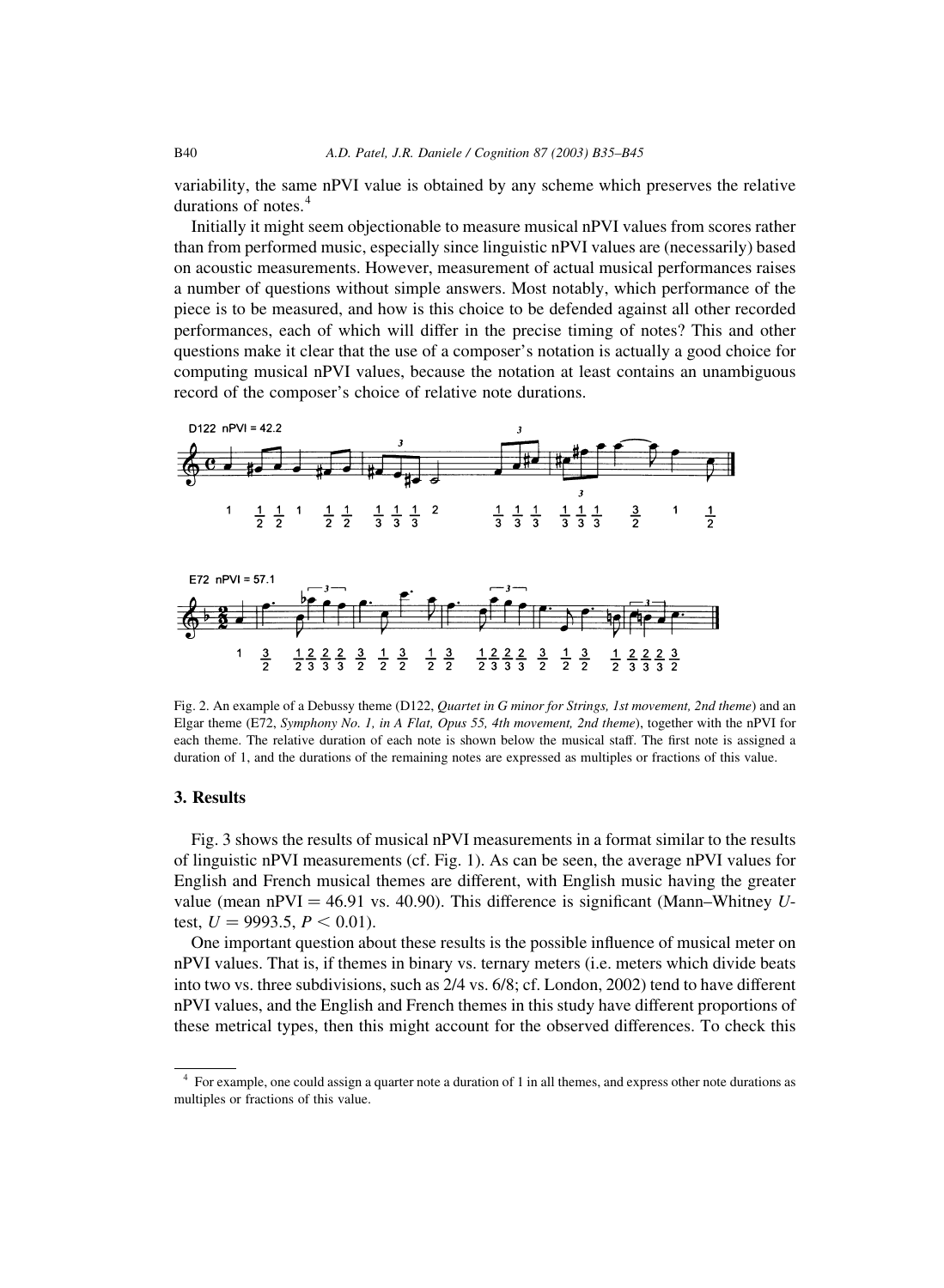

Fig. 3. Musical nPVI values for themes in English and French instrumental classical music (English: mean = 46.91, SE = 1.81,  $n = 137$ ; French mean = 40.90, SE = 1.97,  $n = 181$ ).

possibility we classified all musical themes with respect to meter (binary or ternary), and found that for both cultures approximately 75% of the themes were in binary meter (English: 75.9%, French: 79.0%), and that these proportions were not significantly different between cultures ( $P = 0.59$ , Fisher's Exact P value). Furthermore, musical themes in binary vs. ternary meters did not differ significantly in their nPVI values (mean of 42.98



Fig. 4. Musical nPVI values by composer. English composers: Elg = Elgar, Del = Delius, Bax = Bax, V.Will = Vaughan Williams, Ire = Ireland, Hol = Holst. French composers: D'Indy = D'Indy, Rav = Ravel, Deb = Debussy, Fau = Fauré, Rou = Roussel, Ibe = Ibert, Mil = Milhaud, Hon = Honegger, Pou = Poulenc, S-S = Saint-Saëns.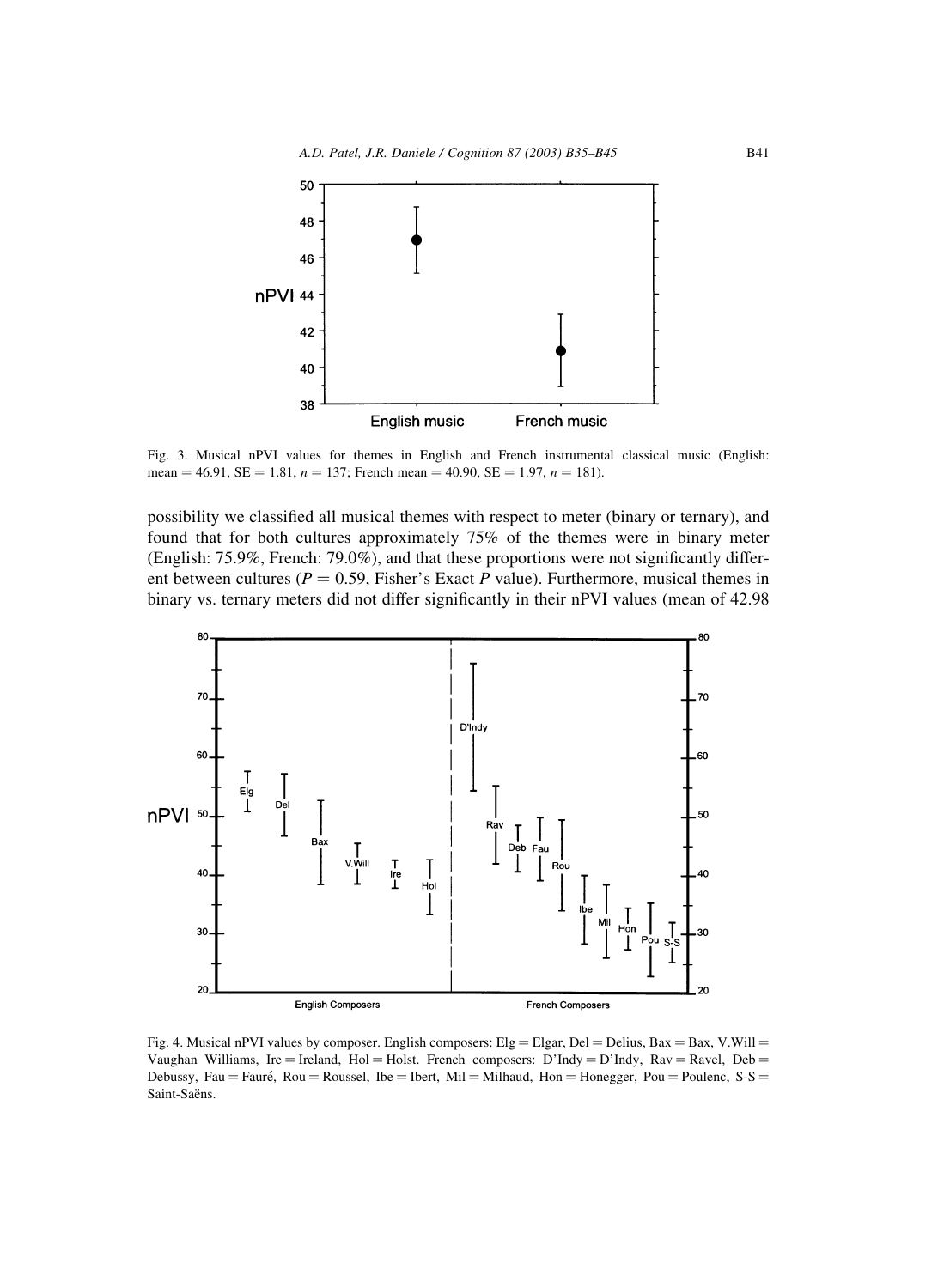vs. 45.25, respectively,  $P = 0.28$ , Mann–Whitney U-test). Thus, we can exclude a metrical explanation for the differences in musical nPVI values.

Fig. 4 shows the musical nPVI values for each composer. Among the English composers, Elgar and Delius have the highest nPVI value, while Ireland and Holst have the lowest values. Among the French composers, D'Indy has a very high nPVI value, and is an interesting outlier (see Section 4). The remaining composers range in nPVI from Ravel, Debussy, and Fauré at the high end to Honegger, Poulenc, and Saint-Saens at the low end. There is a good deal of overlap between the English and French composers in terms of nPVI values, but on average a robust difference emerges, a difference which is in the same direction as the difference in linguistic nPVI values.

## 4. Discussion

Recent empirical studies of speech rhythm provide the means to address an old question in linguistics and musicology, namely whether the prosody of a composer's native language has an influence on the structure of his or her music. We have applied a quantitative measure of speech rhythm (the nPVI) to the music of 16 composers from two countries which provide prototypical examples of stress- vs. syllable-timed languages: England and France. We find that English and French classical music have significantly different nPVI values, and that this difference is in the same direction as that observed for language (Fig. 3). The observed difference in nPVI values for music is smaller than that for speech, reflecting the within-culture variability of musical nPVI values (Fig. 4). A good deal of intracultural variability is to be expected, however. Music is an artistic endeavor with substantial intracultural stylistic variation and no a priori reason to follow particular rhythmic norms (unlike language). What is remarkable is that in the face of this diversity, average differences still emerge between cultures which parallel the rhythmic differences between the native languages of those cultures.<sup>5</sup>

In conducting this study we focused exclusively on instrumental classical music. Why did we not include classical music written for words, or folk music? The reason is simple: if music is based on words, and words have different rhythmic properties in the languages under study, then it would be no surprise if musical rhythm reflected linguistic rhythm. Indeed, musicologists often attribute one source of musical nationalism around the turn of the last century to the use of folk song melodies in classical music by composers such as Vaughan Williams (Frogley, 1996). We purposely excluded compositions based on songs in order to try to minimize this "obvious" route between language and music. Also, we included many composers whose work is not considered particularly influenced by folk music (e.g. Debussy).

<sup>&</sup>lt;sup>5</sup> It is interesting to note that in terms of absolute value, the English musical nPVI is closer to the French linguistic nPVI than it is to the English linguistic nPVI. However, comparison of absolute nPVI values across domains is not meaningful in this study, because the basic units being measured in language and music – vowels vs. tones – tend to have different degrees of sequential variability (e.g. a stressed vowel and a following reduced vowel in speech can differ by an order of magnitude in duration; this degree of sequential contrast in duration is much less common in music). What is meaningful is whether nPVI differences within domains are reflected across domains.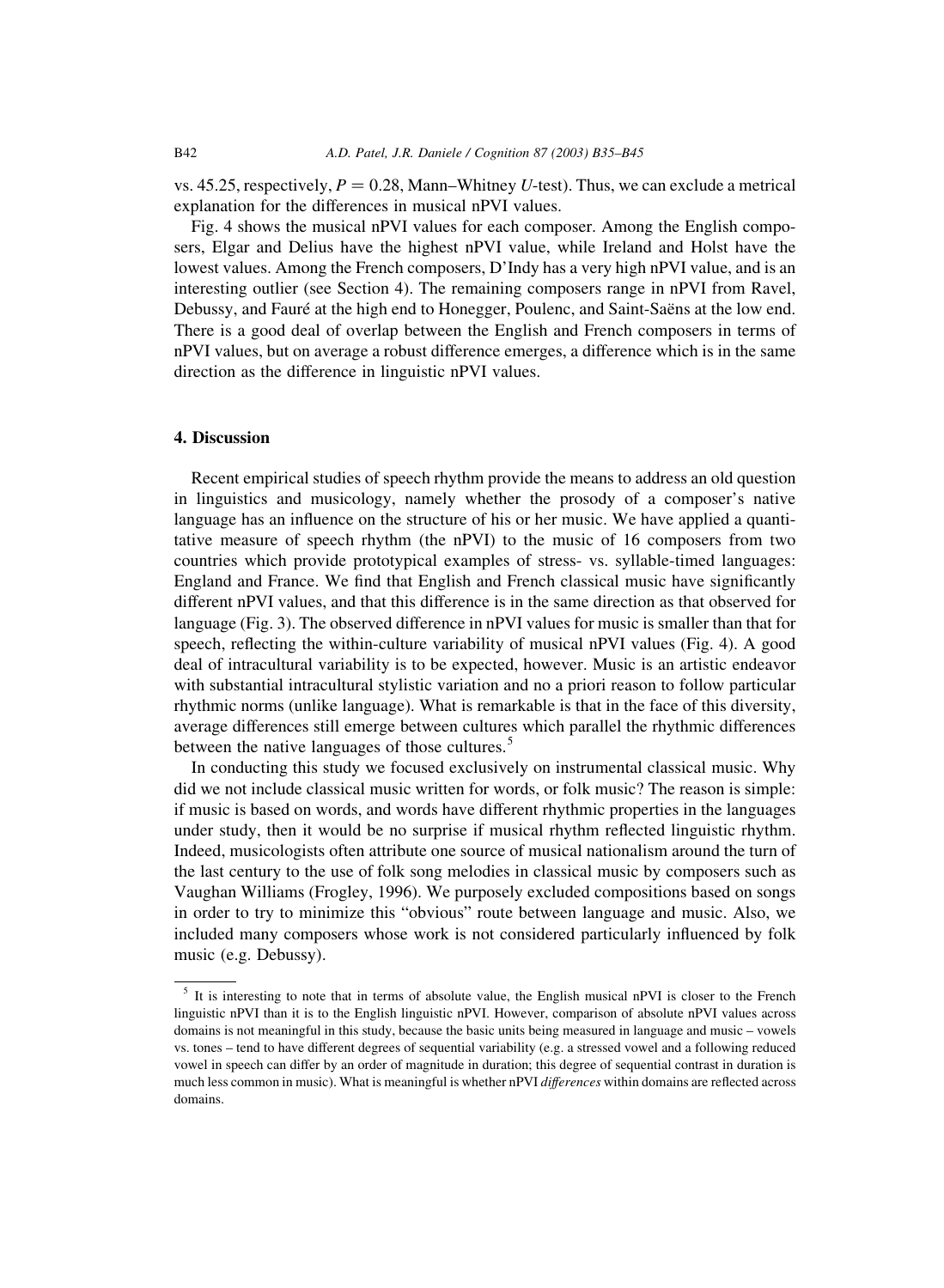If importation of folk music does not explain the differences between English and French musical rhythms, what does? It is known from studies of language acquisition that the perceptual system is sensitive to the rhythmic patterns of language from a very early age (Nazzi et al., 1998; Ramus, 2002a). Composers, like other members of their culture, internalize these patterns as part of learning to speak their native language. One explanation suggests that when composers write music, linguistic rhythms are "in their ears", and they can consciously or unconsciously draw on these patterns in weaving the sonic fabric of their music. A second explanation proposes that developing composers are influenced by the music of their compatriots. This music, in turn, is influenced by the music these composers hear as children, such as popular and folk songs whose rhythms bear the imprint of their associated linguistic texts. It is important to note that neither explanation suggests that the connection between linguistic and musical rhythm is obligatory: rather, this link is likely to be greater in historical epochs where composers seek a national character for their music.

In this regard, one composer merits special discussion: Vincent D'Indy is a clear outlier in terms of nPVI value compared to other French composers (Fig. 4). Investigation of D'Indy's background suggests a reason for this pattern. Goldbeck (1965) notes: "[D'Indy] considered French 19th century music … to be superficial, frivolous and unworthy to compete with the teutonic Bach–Beethoven–Wagner tradition. … the serious and uncompromising principles of German symphony and of Bayreuth should be applied to French music, inspired by French legends and true to the spirit of French folklore." If D'Indy's admiration of German music played a role in his compositional style, and German music reflects the stress-timed German language, then D'Indy's high nPVI value is understandable. This is speculation, of course, but it does suggest that D'Indy may be an exception that proves the rule rather than a mere outlier.

Future work comparing speech prosody to instrumental music can take at least three directions. First, the nPVI can be used to compare speech and music in a broader variety of languages, including "mora-timed" languages such as Japanese, whose rhythm is distinct from that of English and French (cf. Ramus, 2002; Warner & Arai, 2001). Second, the nPVI can be used to study living composers who speak a single language, in order to see if individual differences in linguistic rhythm (e.g. due to dialectical differences) are reflected in musical rhythm. Third, if empirical differences between the intonation patterns of different languages can be demonstrated, comparison of language and music can be conducted in the melodic domain (cf. Collier, 1991; Hall, 1953/1972; Hirst & Di Cristo, 1998).

# Acknowledgements

We thank Esther Grabe and Franck Ramus for providing linguistic nPVI data, and Jennifer Burton, Kathleen Hubbard, John Iversen, Bruno Repp, and two anonymous reviewers for helpful comments. A.D. Patel was supported by an Esther J. Burnham fellowship and by the Neurosciences Research Foundation as part of its program on music and the brain at The Neurosciences Institute.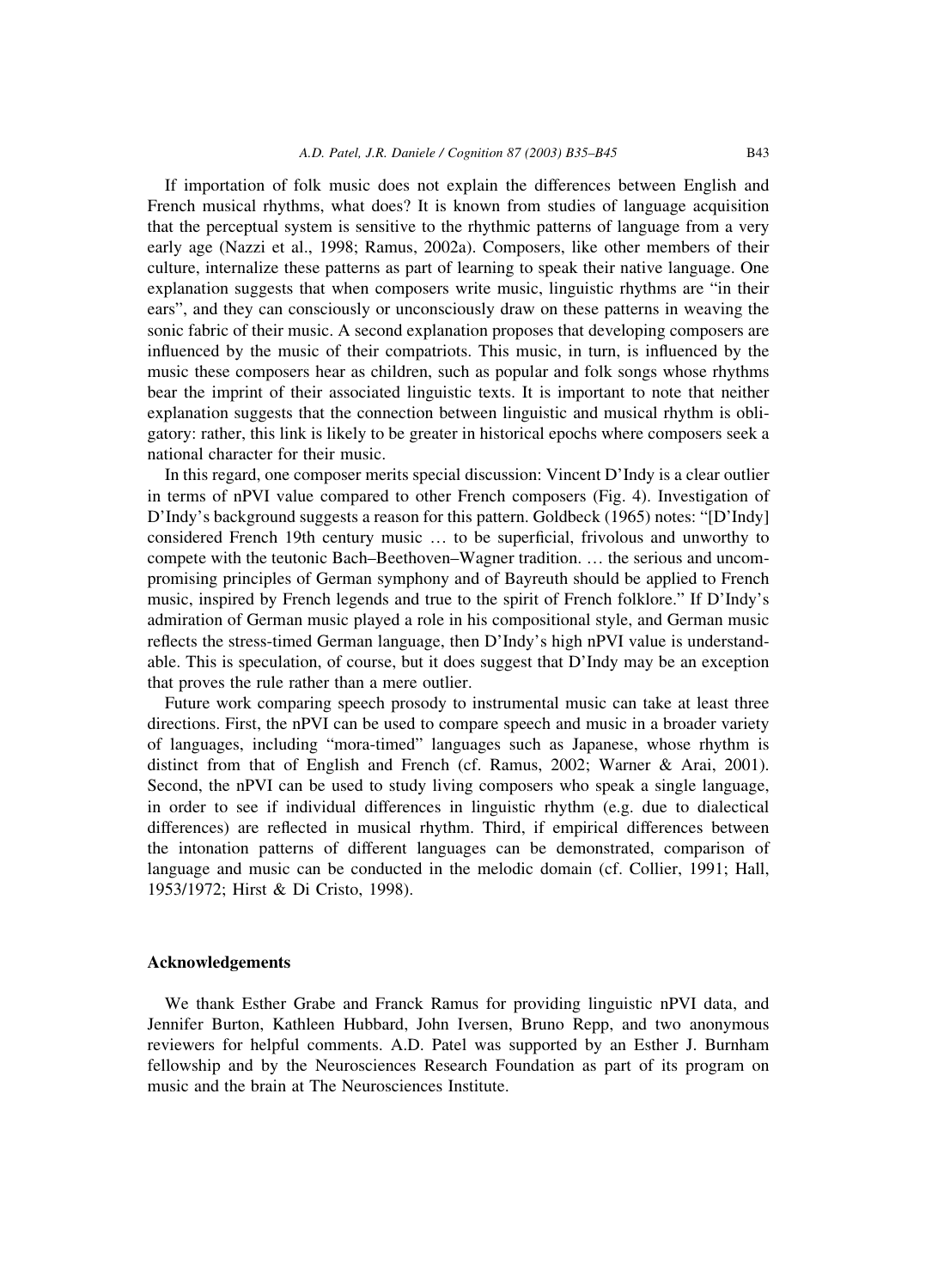# References

Abercrombie, D. (1967). Elements of general phonetics (p. 97). Chicago, IL: Aldine.

Abraham, G. (1974). The tradition of Western music (pp. 62–83). Berkeley, CA: University of California Press. Barlow, H., & Morgenstern, S. (1983). A dictionary of musical themes, (Rev. ed.) London: Faber & Faber.

- Besson, M., Faïta, F., Peretz, I., Bonnel, A. -M., & Requin, J. (1998). Singing in the brain: independence of lyrics and tunes. Psychological Science, 9 (6), 494–498.
- Carlson, R., Granström, B., & Klatt, D. H. (1979). Some notes on the perception of temporal patterns in speech. Proceedings of the 9th International Congress of Phonetic Sciences, Copenhagen (pp. 260–267), 2. Copenhagen: Institute of Phonetics, University of Copenhagen.
- Collier, R. (1991). Multi-language intonation synthesis. Journal of Phonetics, 19, 61–73.
- Dauer, R. M. (1983). Stress-timing and syllable-timing reanalyzed. Journal of Phonetics, 11, 51–62.
- Dauer, R. M. (1987). Phonetic and phonological components of language rhythm. Proceedings of the 11th International Congress of Phonetic Sciences, Tallinn (pp. 447–450), 5. Tallinn: Academy of Sciences of the Estonian S.S.R.
- Frogley, A. (1996). Vaughan Williams studies New York: Cambridge University Press.
- Goldbeck, F. E. (1965). D'Indy, Vincent. Encyclopedia Britannica (p. 452), 7. Chicago, IL: William Benton.
- Grabe, E., & Low, E. L. (2002). Durational variability in speech and the rhythm class hypothesis. In C. Gussenhoven & N. Warner, *Laboratory phonology* (pp. 515–546). 7. Berlin: Mouton de Gruyter.
- Hall, R. A. (1953). Elgar and the intonation of British English. *Gramophone*, 31, 6. (Reprinted in *Intonation*: selected readings, pp. 282–285, by D. Bolinger, Ed., 1972, Hammondsworth: Penguin)
- Hirst, D. & Di Cristo, A. (1998). Intonation systems: a survey of twenty languages Cambridge: Cambridge University Press.
- Jusczyk, R., & Krumhansl, C. (1993). Pitch and rhythmic patterns affecting infants' sensitivity to musical phrase structure. Journal of Experimental Psychology: Human Perception and Performance, 19 (3), 627–640.
- Lerdahl, F., & Jackendoff, R. (1983). A generative theory of tonal music (pp. 314–330). Cambridge, MA: MIT Press.
- London, J. (2002). Cognitive constraints on metric systems: some observations and hypotheses. *Music Percep*tion, 19 (4), 529-550.
- Low, E. L., Grabe, E., & Nolan, F. (2000). Quantitative characterizations of speech rhythm: syllable-timing in Singapore English. Language & Speech, 43 (4), 377–401.
- Nazzi, T., Bertoncini, J., & Mehler, J. (1998). Language discrimination in newborns: toward an understanding of the role of rhythm. Journal of Experimental Psychology: Human Perception and Performance, 24 (3), 756– 777.
- Nespor, M. (1990). On the rhythm parameter in phonology. In I. Rocca, Logical issues in language acquisition (pp. 157–175). Dordrecht: Foris.
- Palmer, C., & Kelly, M. H. (1992). Linguistic prosody and musical meter in song. Journal of Memory & Language, 31, 525–542.
- Patel, A. D. (1998). Syntactic processing in language and music: different cognitive operations, similar neural resources? Music Perception, 16 (1), 27–42.
- Patel, A. D., Gibson, E., Ratner, J., Besson, M., & Holcomb, P. J. (1998a). Processing syntactic relations in language and music: an event-related potential study. Journal of Cognitive Neuroscience, 10 (6), 717–733.
- Patel, A. D., Peretz, I., Tramo, M., & Labrecque, R. (1998b). Processing prosodic and musical patterns: a neuropsychological investigation. Brain & Language, 61 (1), 123–144.
- Pike, K. N. (1945). The intonation of American English (pp. 34–35). Ann Arbor, MI: University of Michigan **Press**
- Ramus, F. (2002). Acoustic correlates of linguistic rhythm: perspectives. Proceedings of Speech Prosody 2002, Aix-en-Provence (pp. 115–120). Aix-en-Provence: Laboratoire Parole et Langage.
- Ramus, F. (2002a). Language discrimination by newborns: teasing apart phonotactic, rhythmic, and intonational cues. Annual Review of Language Acquisition, 2, 85–115.
- Ramus, F., Nespor, M., & Mehler, J. (1999). Correlates of linguistic rhythm in the speech signal. Cognition, 73, 265–292.
- Roach, P. (1982). On the distinction between "stress-timed" and "syllable-timed" languages. In D. Crystal (Ed.),